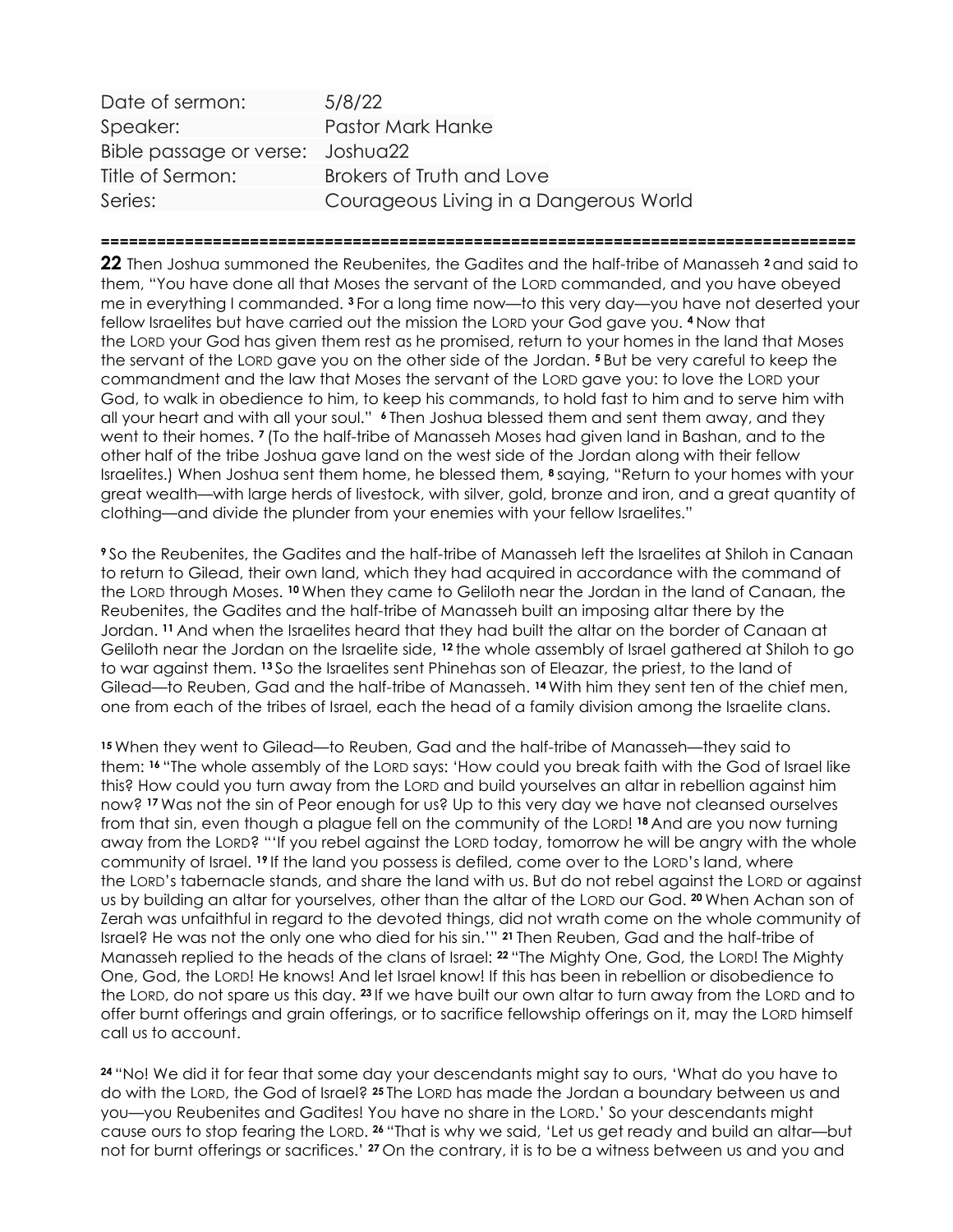the generations that follow, that we will worship the LORD at his sanctuary with our burnt offerings, sacrifices and fellowship offerings. Then in the future your descendants will not be able to say to ours, 'You have no share in the LORD.' 28 "And we said, 'If they ever say this to us, or to our descendants, we will answer: Look at the replica of the LORD's altar, which our ancestors built, not for burnt offerings and sacrifices, but as a witness between us and you.' 29 "Far be it from us to rebel against the LORD and turn away from him today by building an altar for burnt offerings, grain offerings and sacrifices, other than the altar of the LORD our God that stands before his tabernacle."

<sup>30</sup>When Phinehas the priest and the leaders of the community—the heads of the clans of the Israelites—heard what Reuben, Gad and Manasseh had to say, they were pleased. 31 And Phinehas son of Eleazar, the priest, said to Reuben, Gad and Manasseh, "Today we know that the LORD is with us, because you have not been unfaithful to the LORD in this matter. Now you have rescued the Israelites from the LORD's hand." 32 Then Phinehas son of Eleazar, the priest, and the leaders returned to Canaan from their meeting with the Reubenites and Gadites in Gilead and reported to the Israelites. 33 They were glad to hear the report and praised God. And they talked no more about going to war against them to devastate the country where the Reubenites and the Gadites lived.

<sup>34</sup>And the Reubenites and the Gadites gave the altar this name: A Witness Between Us—that the LORD is God.

## =================================================================================

Have you ever heard the phrase, "Perception is 90 percent of reality"? You ever heard that? It's kinda true. I think it is. I think the reality is, a lot of us make decisions -- people come to conclusions based on perceptions. What they see. And I've often lived with that. As a leader, you realize -- it's like, not everyone kind of researches and looks, and more than a few people are willing to kind of like take, if you will, their perception. Here's the problem -- it's true. Perception is 90 percent of reality. That ten percent can be really important sometimes. It can. Because if you're wrong, perception can lead you to disastrous actions.

Joshua was a phenomenal leader. I think he's one of the best in the Bible. Following a hero like Moses -- no one wants to do. It's the hardest thing in the world of leadership assignments. Ask anyone that has tried to follow a Chuck Swindoll or a John MacArthur. That's the reason why Chuck Swindoll's 87 years of age and he's still preaching about 48 weeks a year. Why? Because they can't find anyone to replace him! It's the reason why John MacArthur's 80-some years of age and he's still going. Because -- and we can go down some of the famous guys, like David Jeremiah. They're in their eighties! Why? It's hard to replace people of that kind of stature, and Joshua did it. He followed Moses -- to this day, considered in the Jewish family probably the premier leader. But even Joshua can get it wrong -- when he's willing to make a decision, or come to a conclusion based upon perception.

Today I want to look at this text, and I think it's about as relevant as it comes for our day, because there are a lot of people who are making judgments of each other based upon perception. And it can lead to a lot of hurt and a lot of brokenness. And so, today, we're going to be equipped from the Word of God as to how to be peacemakers in this world, understanding that yes, perception is 90 percent of reality. But that ten percent can be awfully critical, if your perception is wrong.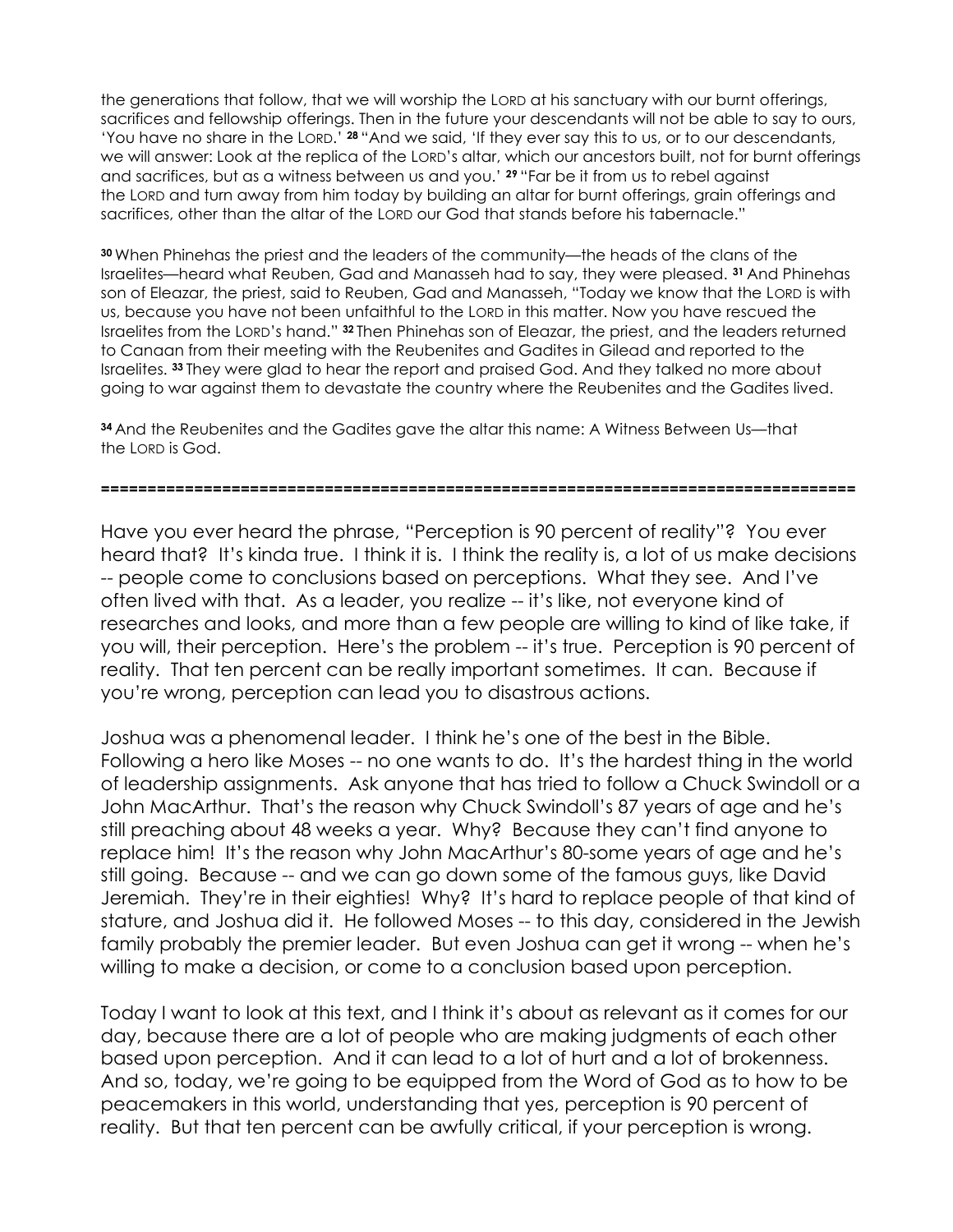We start off, Chapter 22, and Joshua is commending some people. I think for leaders, for those of you who lead people, this is a great lesson. When somebody has served faithfully, you can expect high level of service, but make sure you thank them. And Joshua was doing it right. He had two and a half tribes. They are introduced to us at the very beginning -- the Reubenites, the Gadites, and the halftribe of Manasseh. Who were these individuals? They were kind of a strange group. In a way, they were outcasts, or outsiders, and they've been that way all the way from the very beginning. They made a negotiation with Moses -- this is back 40 years ago, or plus. And they made this relationship with Moses. "Moses, when we get to the Promised Land, we don't need to be inside -- we're kind of outsiders" - they negotiated their way in -- "but the reality is, we'd like to be on the other side of the Jordan. Not in there with the Promised Land, but right there close to you, we're with you, and if you give us that, we'll fight with you all the way." Now, they had no idea that they were committing themselves to a near 50-year commitment. But they did it. And Joshua understood that a word fulfilled is worthy of commendation. And number one, he told them, "Guys, you stayed with me." Thirty-three different conquests -- 33 different nations that the Nation of Israel conquered, and these guys stayed with them every step of the way.

When you have a person who labors well as a leader, don't back off expectations, but make sure you up your ante of commendation. And Joshua did. He not only did that, but he gave them rest. In other words, "Guys, I want you to go home." Some of these men had not seen their wives in possibly up to ten years -- for sure, seven. They didn't get a TDY -- you know, they didn't go for temporary duty exchange. They didn't get a little furlough. None of that. They were in the trenches fighting with Joshua, nation after nation after nation, and their family was on the other side of the river. They couldn't get back there, and some of them hadn't seen them for a long time, and he said -- at the end of the 33rd conquest, it says, "And then the land rested." And Joshua knew -- "Guys, you need to go home. Some of you haven't seen your moms -- you haven't been with Mom for Mother's Day for years." And you say, "Well, they deserve it." Yeah, they did. But you know, Joshua was still -- what -- domesticating the land. He was still building the infrastructure.

If you go back and look at those individuals who came and kind of homesteaded in this area, or homesteaded in other areas -- I mean, you don't get everything put together in seven years. Not when you're fighting battles. They didn't have a chance to develop things. And so, Joshua, at a great loss to the Nation of Israel, sent these guys home. And not only did he give them rest, but he blessed them. The text just simply says, in verse 6, "Then Joshua blessed them and sent them away." What did he do? He gave them gold and silver and iron. I mean, he went into the attaché case and just started grabbing stuff, and said, "Guys -- we bless you. Thank you! You served us for 33 different conquests. You deserve a rest." And he sent them home.

If that's where the story ended, you'd say, "Way to go, Joshua. Nice leadership. That's what you do to people who have labored well. You commend them, and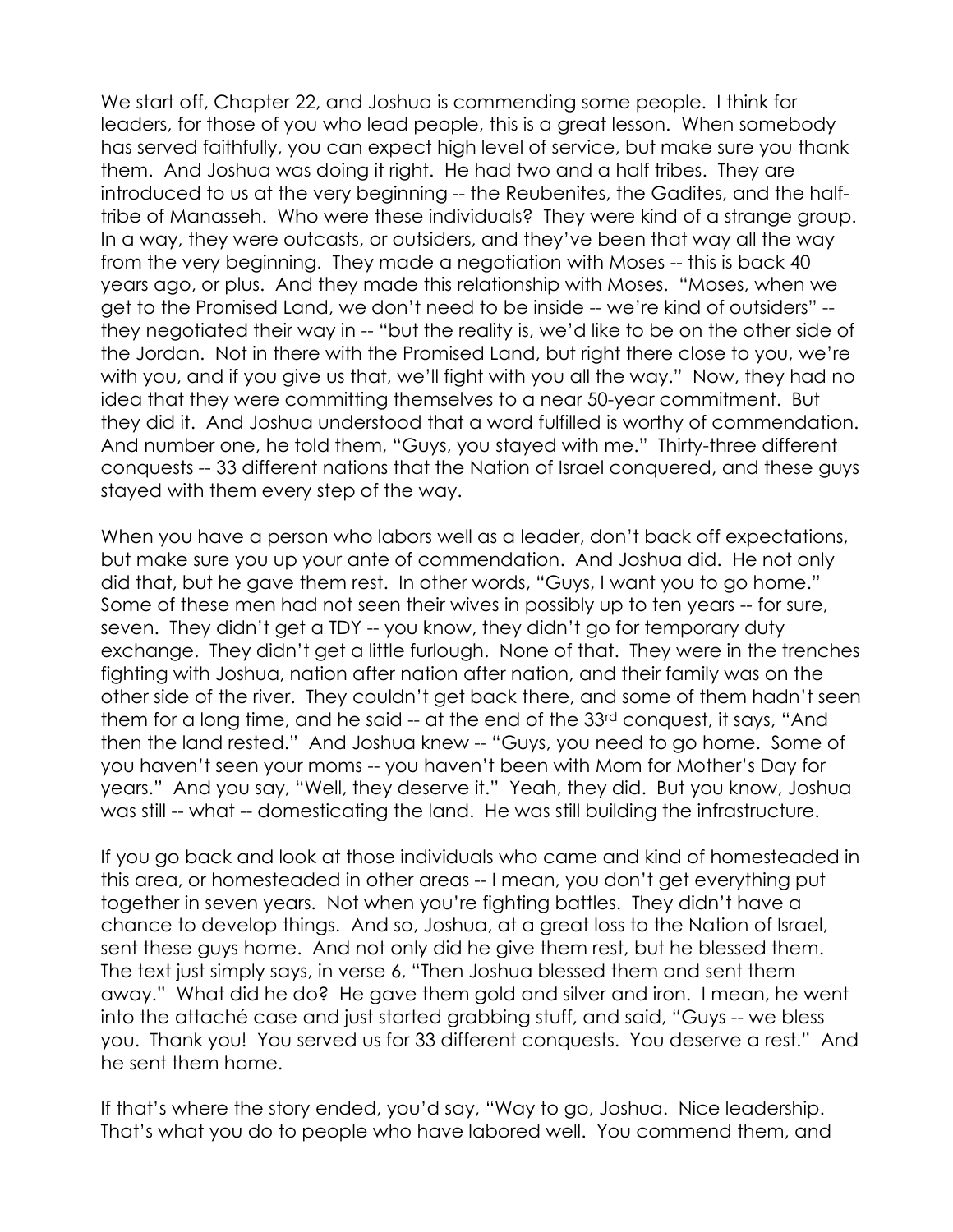you thank them." Text doesn't end there. Starts good. "So the Reubenites, the Gadites and the half-tribe of Manasseh left the Israelites" -- I'm in verse 9 -- "and they returned to Gilead, their own land, which they had acquired in accordance with the command of the LORD through Moses." Now, I don't know about you, but -- I can tell you straight up. If Joshua was my leader and he said "Go home and see Kerri, you haven't seen her in seven years" -- I am making a beeline. I'm normally a slow person. On that day, I'd be fast. I'd fly. I get to see my wife after seven, eight, nine years! But that's not what they do. The text tells us that -- verse 10 -- "When they came to Geliloth near the Jordan in the land of Canaan, the Reubenites, the Gadites and the half-tribe of Manasseh built an imposing altar there by the Jordan."

Here's where things go south. Why? Because good intentions are often sometimes misunderstood when you make them from a distance. When you make your judgments from a distance, sometimes you don't read it correctly. Joshua had told this nation, "When you leave here, guys -- couple things. Number one, stay straight with God. We've got some situations we're still living with, from Peor, and we're still trying to deal with that, and -- honor God, stay with God, do the right thing. Why? Because whatever happens in your family kinda splashes up." I think every dad ought to have a conversation -- or mom, doesn't matter -- mom, dad, oughta sit down with their kids, especially the guys, and say, "When you leave, you're carrying my name. Don't mess it up. Just don't. I've been working hard at it. And when people think of our name, I want them to think well, and so, don't play with it. You're gonna go out there and mess up, change your name. I'll let you come home, it's okay. I'm not that mean -- close."

Joshua said that. "Guys, you gotta understand. You're a Jewish person. You're in the family of God, and whatever you do can splash back on us, and we can be paying for this for years. Stay true to God." And what's the first thing they do? They cross the Jordan, and within view of the whole Nation of Israel, Joshua -- they built an altar. What did Israel conclude? What did Joshua conclude? Well, he tells us. If you go to verse 16, tells us exactly what they thought when they saw this altar. "The whole assembly of the Lord says, 'How could you break faith with the God of Israel like this?'" Goes on -- "'How could you turn away from the LORD and build yourselves an altar in rebellion against him?'" See, this is now the tenth altar that had been built. One after, you know, Jericho, and one after Ai, and -- so they look over there and they see this altar. Now, they haven't gone over there -- they haven't asked. They make a conclusion. That altar is an altar of rebellion. You've turned away from God, you have brought condemnation on the name of God and upon us, and you're apostate." All of those things they determined by seeing this altar across the river. Now, the danger of that is this: Perception is 90 percent of reality, but sometimes that ten percent's awfully important. Because sometimes it can be wrong.

I remember years ago, back in the early 1900s, reading stories and talking to some people who lived it, that there was a major division in the church in the United States, and it was largely between what they classified as the conservatives. These were people who were committed to the Word of God. These were people who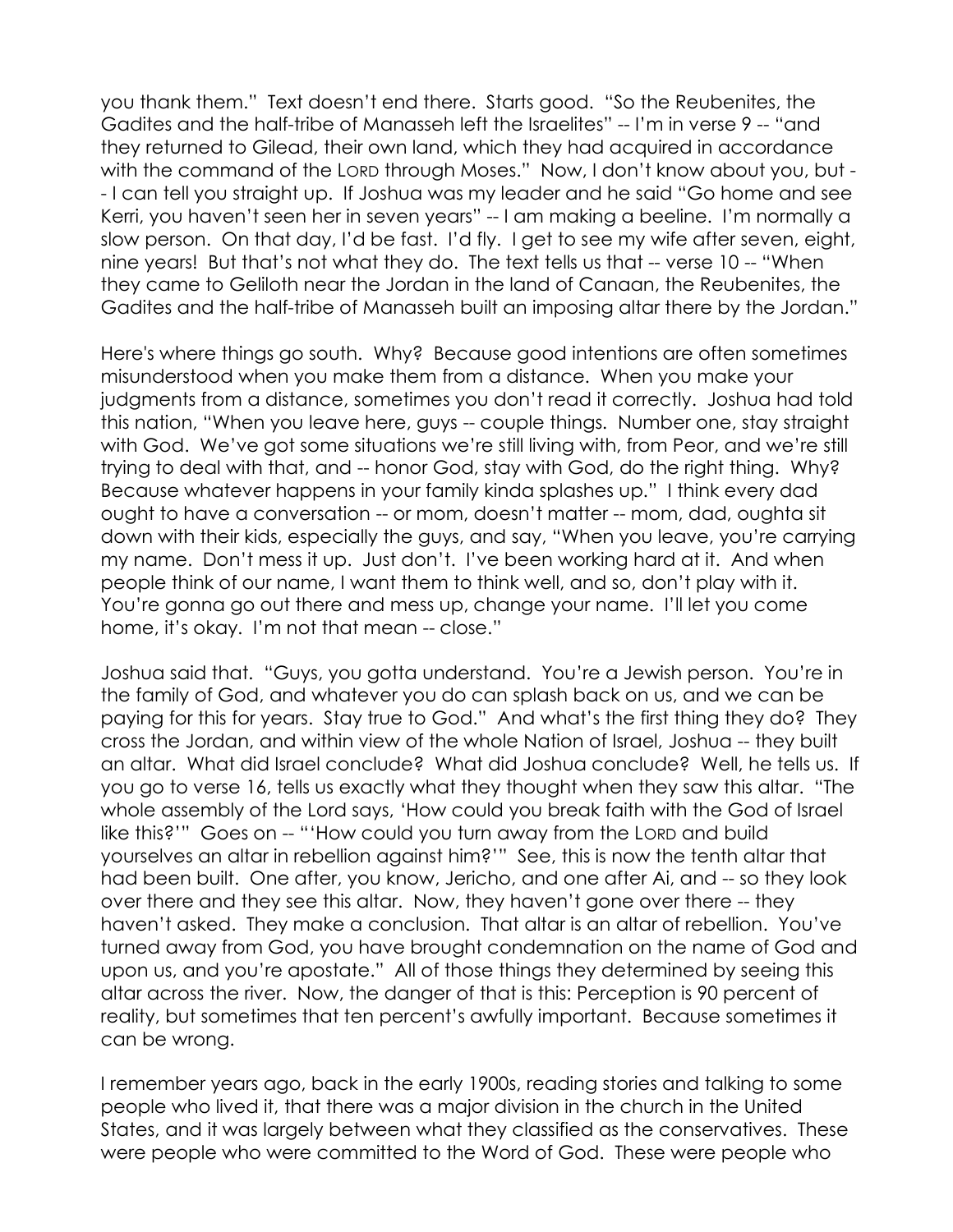preached the gospel. They had their slogans -- "Preach the gospel at all costs; preach the gospel." And then there was another group of people, and they were called the liberals. It's not that they didn't go to church; it's not that they didn't use the Bible. But they had their own phrases and their slogans, and their phrases were things like this -- "Empty bellies have no ears." And they were communicating the idea that -- "You know what? Preaching the gospel is important, but if a kid has no food in their stomach and they haven't eaten for a week, it's gonna be hard for them to listen to a Sunday School class. We might want to consider feeding them first."

Now, you may look at that and think -- "Wow! Why can't we do both?" Would've been nice. But in the early 1900s, they weren't willing to do both. At least in the debate. And what happened was, seminaries got split liberal/conservative. Churches got split. President of the seminary that I went to was as conservative as Jesus, but because he believed that the church had a responsibility to the poor, he got branded a social justice guy. He had crosses burnt in his front yard, he had sugar put in every one of his automobiles that ruined them. He was picketed. Because he was the enemy. I got to know Vernon pretty well. Prayed with him when I went to school every day on Thursday. I asked him a question -- "Any of these people that burnt a cross in your front lawn, did any of them make an appointment with you and come in and talk with you? Any of them ask you what you really believe?" And he said, "Not a one of them."

Joshua didn't either. This is not for bad leaders -- great leaders can do this. Good intentions are sometimes misunderstood when we don't really know the heart of a person. And that misunderstanding oftentimes leads to battles and bloodshed. Sometimes real bloodshed. Verse 12 tells us in this text a tragic story. They saw the altar. They conspired the story. They knew what was going on. Apostate people! They're leading a rebellion against God and against the Nation of Israel. These people who we had served with for 40 years are defecting on us! They're traitors! And they need to be killed! And the text tells us in verse 12, "The whole assembly of Israel gathered at Shiloh to go to war against them." Why? Well, sometimes those with a history of fighting are quick to fight again. I think there's actually some people in the world, probably they just like to fight. Joshua had been doing it for seven or eight years. If he saw something he didn't like, he fought. He killed it, he got rid of it. But here's the danger, and here's the warning to all of us. And this is not -- I'm not throwing mud, I'm just simply -- and I'm probably warning myself more than anyone. Those who fight often try to get close to God, and that can be a danger.

Let me explain that. Look at verse 12. In verse 12, it says, "The whole assembly of Israel gathered at Shiloh." Why? Why Shiloh? That's where God was. That's where we heard from God. That's where God directed us. That's where -- that was the meeting place. And when they went there, it was their way of saying, "God is with us." Here's the danger. Sometimes a person who's fighting for God isn't willing to listen to the whole story. Sometimes a person who's passionately fighting for God is so committed to the truth they haven't done the work to find out what a person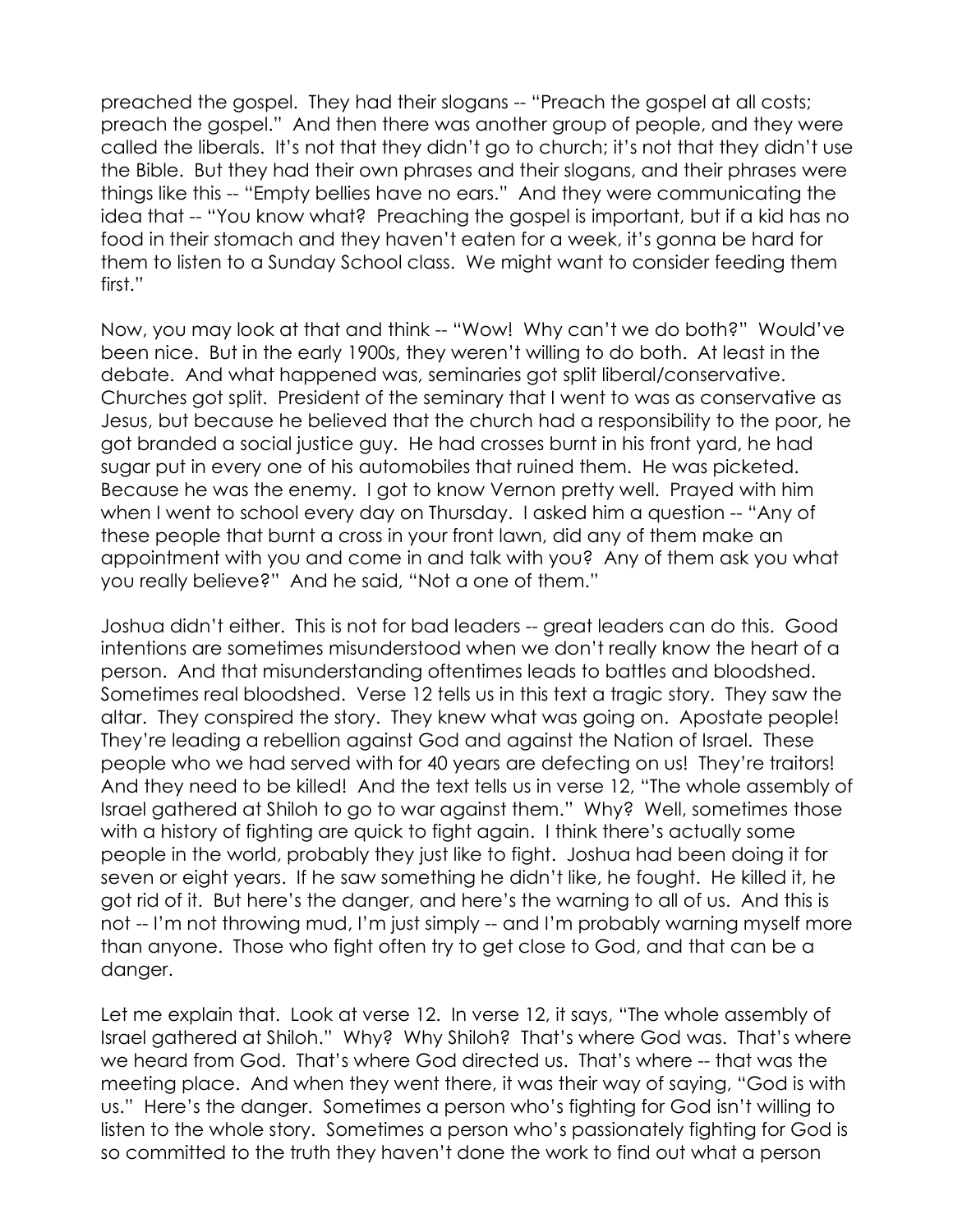really thinks. They make it up in their own mind. "Because I'm fighting for God." There's a danger here, and I want to hear it myself. It's that sometimes we get into situations, and we become defenders of the truth, and we think we know the truth. And we think God's on our side. But here's the danger -- the danger is, those who fight are convinced they know the desires of everyone, and they don't. They don't! This is Joshua -- he's a marvelous leader. But they had come to the conclusion that these guys needed to be killed! A 40-year relationship they were willing to walk away from and destroy them. Why? Because they'd concocted a story that fit with their narrative, if you will. "They're apostate. They need to be killed." Those who fight are convinced they know the desires.

Oh, can we go to verse 21? This is so important. Look at verse 21. Somebody had the brilliant idea to send somebody there. Oh, praise God. They went there to ask them. And they asked the Reubenites, and they asked the Gadites and the halftribe of Manasseh -- "Hey, what's this altar about? What are you doing?" They told us exactly what they felt, if you look back at verse 16. "How can you do this? Your rebellion -- you're turning against God." But look at verse 21: "Then Reuben and Gad and the half-tribe of Manasseh replied to the heads of the clans of Israel: 'The Mighty One, God, the LORD! The Mighty One, God, the LORD! He knows! And let all Israel know! Let you guys know this. That if this has been in rebellion or disobedience to the LORD, kill us.'" In other words, "If we're building this altar because we're apostate, because we've rejected God and we have built an idol, then you kill us. We're worthy of it. But God is our witness," they said. "Rebellion is not on our hearts." But how many times have people in our day impugned another person? They've judged their desires, they've judged their motives. They know exactly why they did such a thing. Never asked them. They judged them, because they know. I mean, after all, you went to the soup kitchen. We know you're a liberal.

I think sometimes we've done that today. Coming out of the -- and I don't even know if we're out of it yet -- we'll find it, but -- coming out of the virus, it was really sad to watch our whole nation, but frankly, the body of Christ. We came down to some really simplistic and kind of pathetic observations. If you wore a mask, you were a liberal. That's just -- that's what some pastors even said. I heard 'em. There were some pastors -- somewhere else, I won't name them -- wouldn't allow you to wear a mask. It's like, no -- you wear a mask, you're a mercenary of the governor. And if you take your mask off, then you're a conservative. I had tons of masks. Didn't always wear 'em, but I had tons of 'em. But the reality is, how many times did people judge each other? Candidly, that was two years I really don't want to live again. My favorite -- all-time favorite -- this is gonna go in my book that I'm never gonna write. This lady, she said, "Pastor, when are you gonna get the governor's knee off the back of your neck?" And I was like, "Wow, that's graphic." It was just after George Floyd. It's like -- "You know, tell you what. You're pretty profound in your ability to curse a person out." But we really did what the liberals and the conservatives did back in the 1900s -- we made all kinds of accusations, and sometimes we didn't even sit down and ask a person, "Tell me -- what are you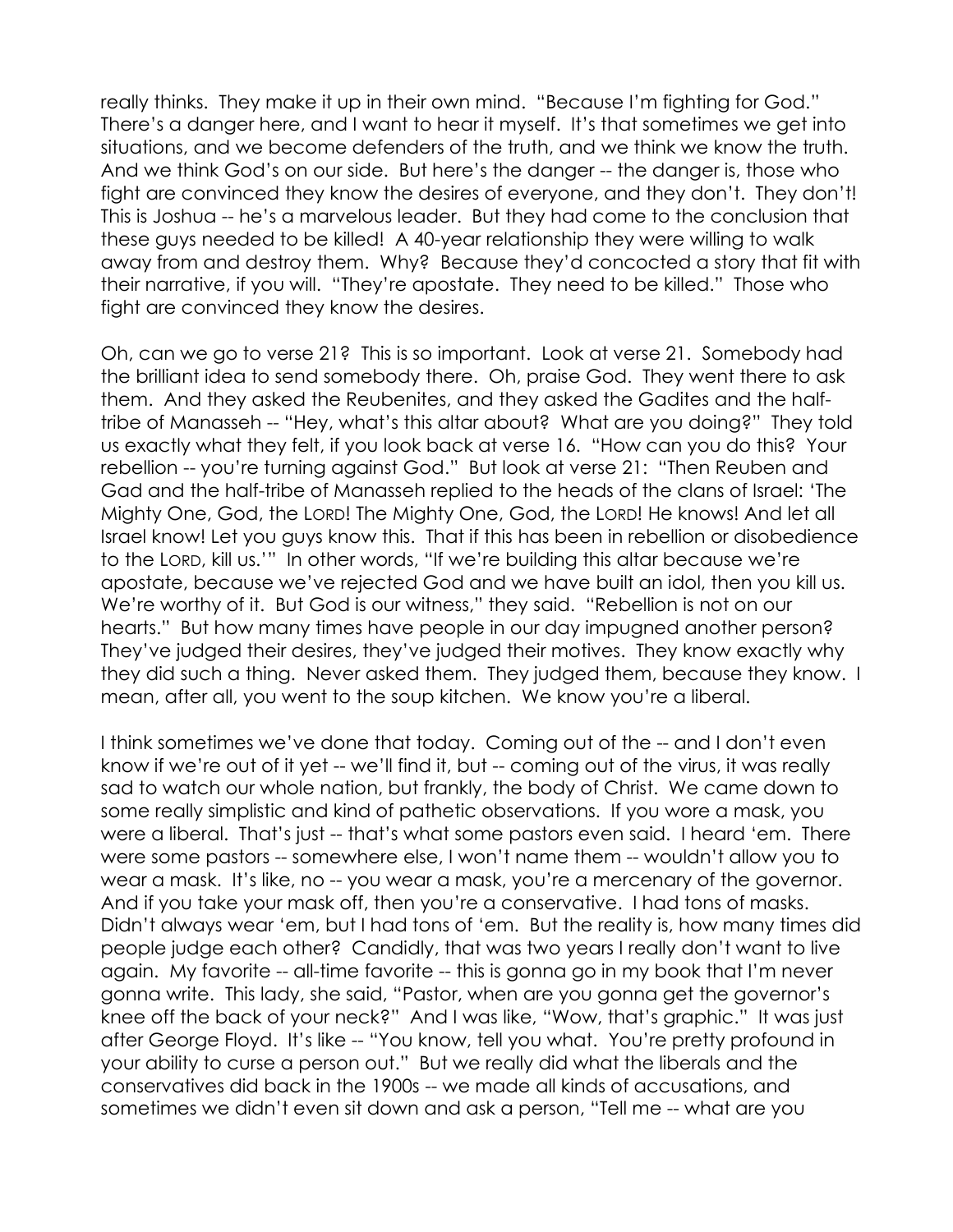doing, and why? What do you think?" We just made these judgments based upon whatever we saw. And a lot of relationships got hurt.

One dear friend of mine pastoring in another city south of here said, "Mark, one of the things that just grieved my heart the most is that I saw people in my church that had 25-year relationships walk away from them." Immature? Well -- I don't know. Call Joshua immature. The reality is, 90 percent of life, perception is 90 percent of reality. That's true. It's just that ten percent is awfully critical. Why? Because they about slaughtered some really good friends over a perception that was wrong. That altar wasn't apostacy. That altar wasn't rebellion. That altar wasn't because they were departing and disloyal. In fact, the altar, the Reubenites said, "We built it as a reminder, Joshua, to you. We have no intention of sacrificing there. We have no intention of bringing our offerings there. We built it for you, because when you die, your grandchildren may not remember that we're a part of the family. You see, we're living on the other side of the river. And I'm afraid that when you die, Joshua, that your grandkids may not remember us, and they may look at us as aliens. Maybe even people that they need to kill. And so, we're building this altar as a witness to you and to God that we love you! And we love your God." The very thing that Joshua was judging them for was opposite. In fact, if you look at the end of this text, end of chapter 22, it says, "And the Reubenites and the Gadites gave the altar this name: A Witness Between Us—that the LORD is God." It wasn't an altar to rebellion, it was an altar to their commitment to God and a reminder to the Nation of Israel: "We may not live with you, but our hearts are with you." And they about died. Why? Because oftentimes the body of Christ is willing to make a judgment of a person's heart from a distance.

What did we learn? Listening hearts can become very good at peacemaking. Lesson number one: Direct conversation is always the best place to begin. Somebody had the brilliant idea: I think it was of God. "We're gonna send Phineas - - he's the son of a priest. Kind of knows a little bit about maybe a reconciliation." And he sent Phineas, and a representative from each of the remaining tribes, and they went. It's such a good and biblical illustration and idea, but sometimes we just don't get it. And that is -- if Tom has hurt you, go to Tom. Don't go to Bill. Bill didn't have anything to do with it! And if you go to Bill and talk about Tom, you're gossiping. And you don't need to go to Bill and talk about Tom and say, "Hey, Bill, I need you to pray." No! Somebody offended you, and you need to go to them - nobody else.

I can't tell you how many times somebody has called me, "Hey, Pastor -- I've been offended by so-and-so. Can I come in and talk about it?" No! I love you, but no! If you want to bring that person in, yes, that's wonderful. But if Bill has offended you, don't talk to Tom, and don't talk to me. I really don't have a special, you know, pipeline to God. My wife does -- I don't. I've lived with her for 38 years. God listens to her a lot better than He listens to me. But don't do this. That's exactly what Phineas did. He took the tribe, he took the representatives, and he went to the Reubenites and the Gadites, and he said, "Guys, it looks to us like you're apostate."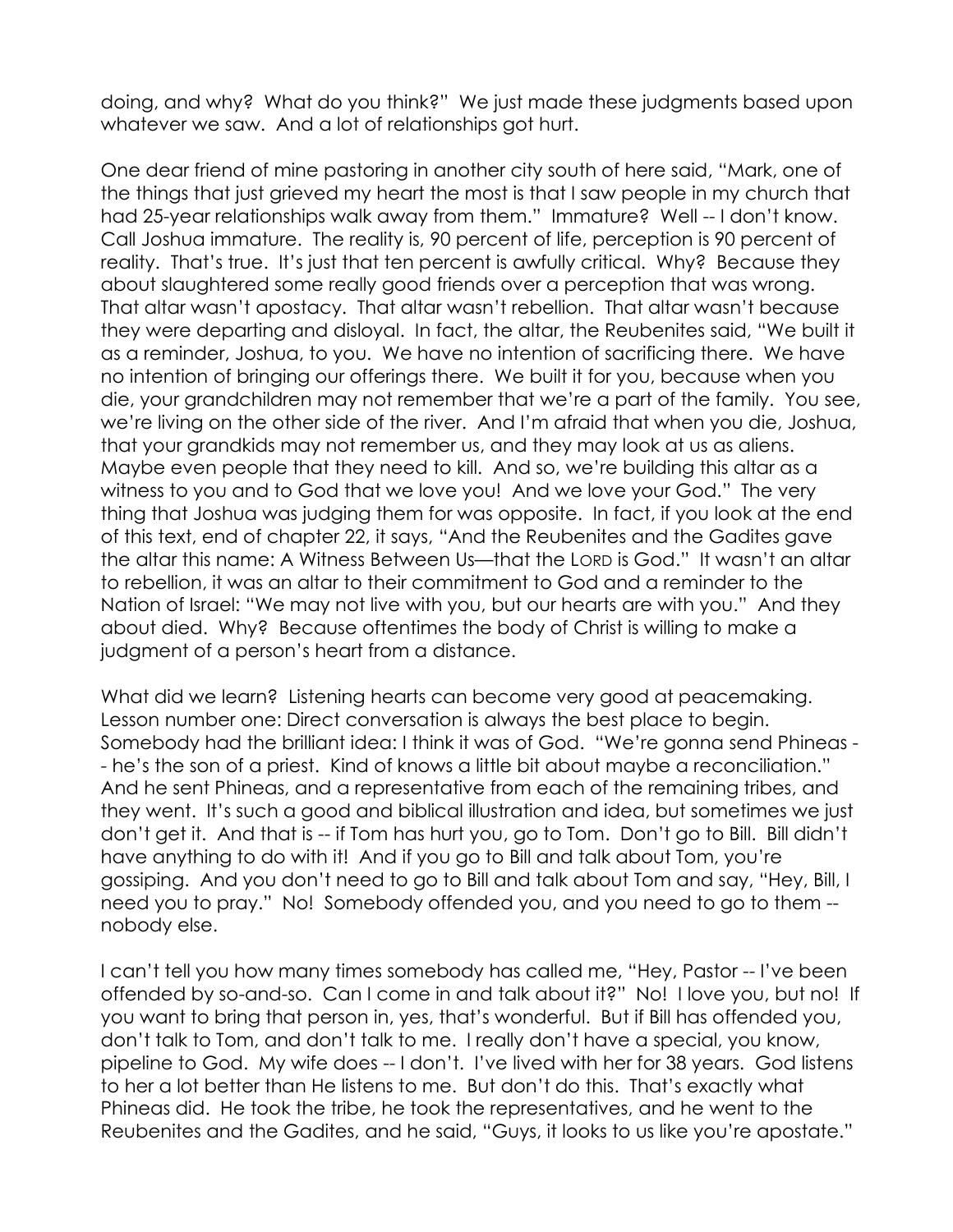They said, "Oh man, that's the exact opposite." Direct conversation is always best. But when you go, be willing to listen. It's hard to listen when the soldiers are amped up. It is. It's hard to listen when the soldiers are frothing at the bit, and the spears are sharp, and their adrenalin is rushing, and they've said goodbye to their wives and said, "We've going to war again." "What? You're going to war? We've finished everybody!" "I know. We gotta take out the Gadites and the Reubenites and the half-tribe of Manasseh, because these guys are defecting. The very thing that Joshua told them not to do, they're doing! And we're gonna take 'em out. I'll be home in a couple of weeks." And the adrenalin is flying.

That's not when people like to listen. But you've got to if you're gonna hear the truth. You have to be willing to listen with an open heart, and you have to be willing to listen to what they say. "We did not build this temple -- this altar -- in rebellion. We built it because we wanted to remind you that our hearts are with you." And if you listen, you have to commit yourself to the truth. And sometimes when I commit myself to the truth, you know what it means? I have to say, "I'm sorry. I judged you wrongly. I'm sorry. I had a whole concoction of a motive and a story that doesn't fit reality at all." The fact is, perception is 90 percent of reality. But sometimes that ten percent is critical. You have to be willing to allow the truth to alter you. You have to be willing to allow the truth to put down your swords. You have to be willing to allow the truth to alter your state and perspective of what is right and what a person believes. If they come back to you and say, "You know what? I'm building this altar because I've rejected your God, and I don't want anything to do with you, and I'm building a god to some fertility god," then I would say you've got a different story. But how many times have we made a judgment of a person based upon perception -- what we saw, what we concluded -- and it's really not the truth at all?

And I say this lastly to us who I would classify our church, if you're just like -- "Where do we land?" I don't know where you're at, but I'm pretty conservative. I believe the Word of God completely. I believe when God says there's male and female - yup, I'm in. I believe when God says, "I knit together a child in their mother's womb," that that's a child that has life the moment it was conceived. I believe that. I'll die on that hill. I believe that marriage is between a man and a woman. I believe that gender is not in the head; gender is determined by God. I'm about as conservative as they get, but here's the danger: sometimes when you're committed to that truth, you can use the truth with a level that feels more like a sledgehammer. And sometimes it's hard for people to hear you because your truth may be right but it is so harsh it's just hard to listen.

Commit yourself to the truth, but also commit yourself to love. Where do I see love in this passage? The Reubenites, Gadites, half-tribe of Manasseh didn't get defensive. It's a loving thing to not get defensive. They said, "Hey, talk to us." And they came, and they listened. It was an honorable thing for the Nation of Israel to say, "Hey, if this thing doesn't work out for you over here" -- verse 19 -- "If it doesn't work out, come live with us. Our hearts are with you." They were about to kill them! And the truth came to them, and they expressed their love for each other. But the